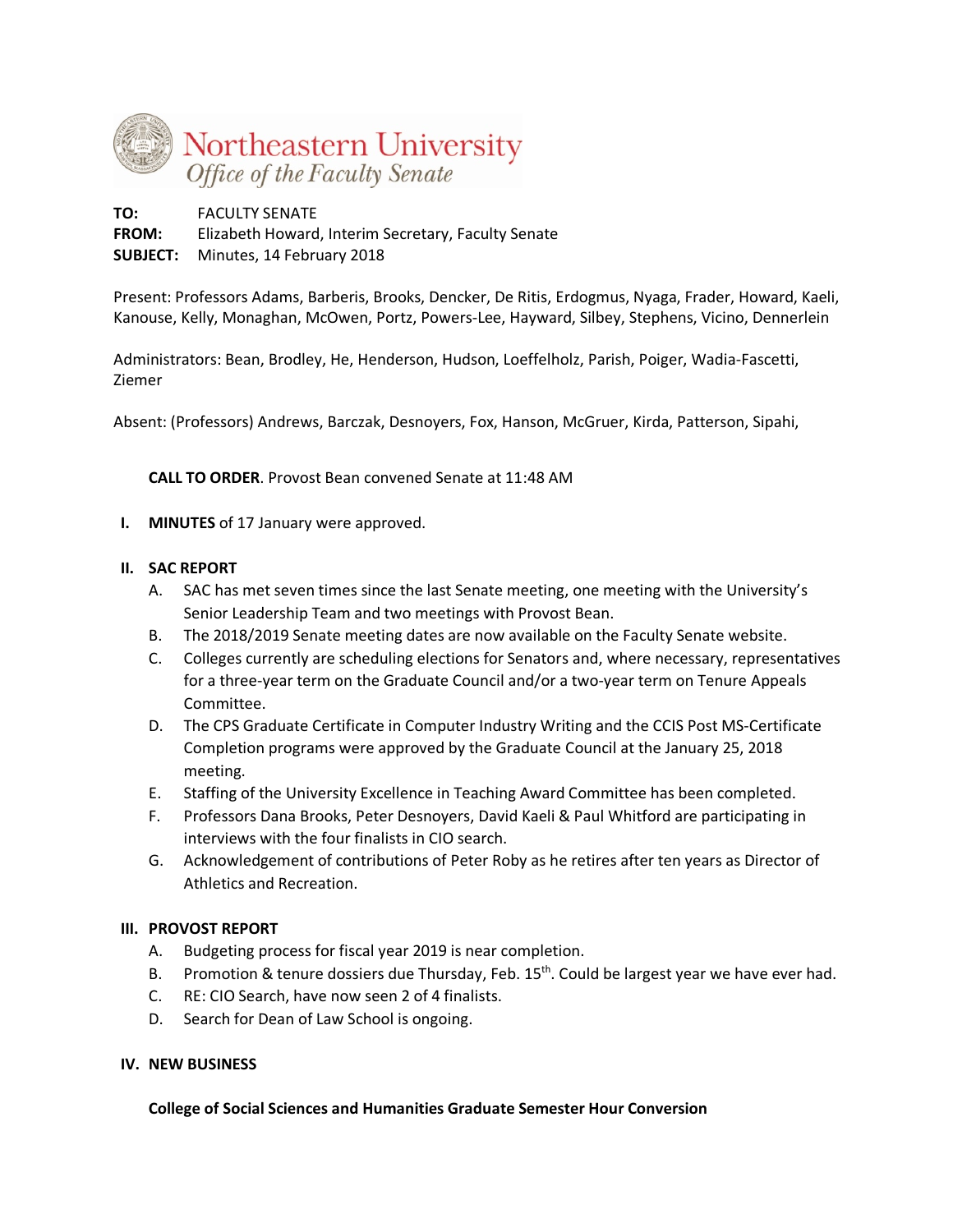Dean Poiger read the following and it was seconded:

*BE IT RESOLVED* **That the Senate approve the proposed College of Social Sciences and Humanities Graduate Semester Hour Conversion and the accompanying curricular revisions as approved by the Graduate Council on 25 January 2018 (7-0-0)**

Dean Poiger noted the College of Social Sciences and Humanities has had a tradition of 3 credit hour graduate classes and 4 credit hour undergraduate classes. This conversion to 4 credit hour Graduate classes will better align the College with the broader University. It also facilitates taking classes across the university and better supports the PlusOne program. Thoughtful adjustments to course content were made in all graduate programs and all changes were approved by the Graduate Council.

VOTE on CSSH Graduate Semester Hour Conversion PASSED: 27-0-0.

### **FACULTY HANDBOOK RESOLUTION: ACADEMIC FREEDOM**

Professor Silbey read the following and it was seconded:

# *BE IT RESOLVED* **That the** *Academic Freedom* **module as discussed today replace the current** *Academic Freedom* **module in the Faculty Handbook**

Professor Silbey provided proposed amendments to the module as distributed with the agenda that the Handbook Committee considers to be friendly amendments. Provost Bean noted that he had been informed by some that they didn't consider the amendments friendly and asked Prof. Silbey to make a motion to amend.

Prof. Silbey did so move and it was seconded.

Prof. Silbey noted that the committee was concerned that the "fields of study" clause in the second sentence of third paragraph "Faculty members may not claim as a right the privilege of discussing controversial matters outside their own particular fields of study in the classroom" was limiting. The phrase did not take into consideration the need or desire to discuss contemporary issues like climate change that might be outside one's field of study but could still be relevant to discussion in the classroom and serve pedagogical goals.

Recommendation to replace this sentence with "Classroom discussions, including of controversial matters, should serve pedagogical goals."

Prof. Silbey said a second concern centered around the consideration of the word "good" in the fourth sentence of the third paragraph. The word felt too oblique to some people. The Committee wanted to contextualize judgement within the professional context of the field.

Recommendation to replace the word "good" with the word "professional."

VOTE to accept two amendments PASSED: 27-0-0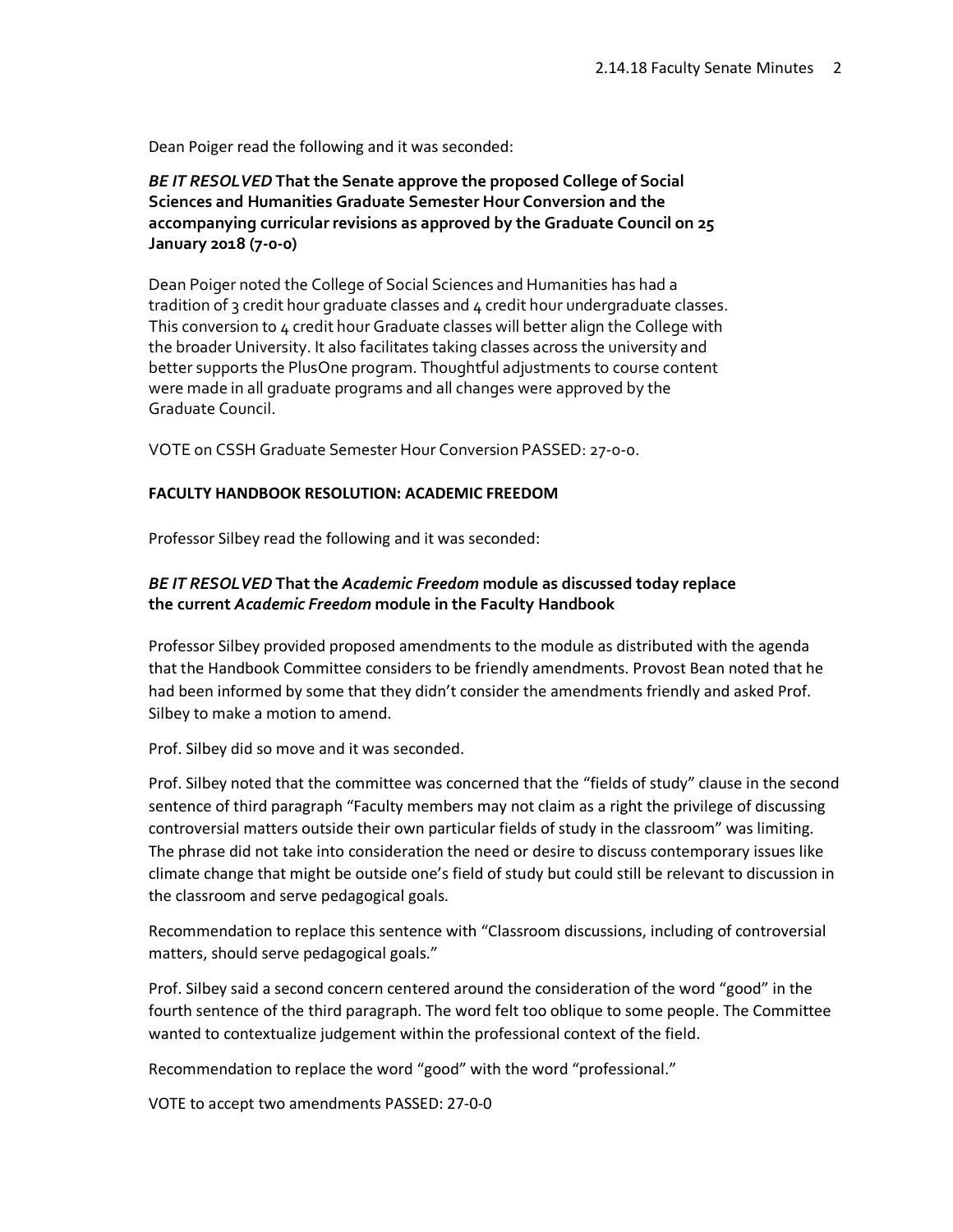Prof. Silbey said the additional language added in the fifth sentence of paragraph three was not added by the Committee. "In addition, the Principles of Academic Freedom do not restrain the University from allocating teaching and scholarship resources in a manner consistent with its mission." The Committee expressed concerns about what that actually means and hoped for some clarity.

Provost Bean noted the intent on the part of the administration with this phrase was to prevent the use of academic freedom as a way to curtail the dissolution of a program if students are not enrolled in the program.

Prof. Silbey said while she believes it is true that the University can allocate resources, she did not think the phrased needed to be included in the handbook. Prof. Silbey made a motion to strike this sentence. Motion seconded.

VOTE to strike sentence PASSED: 23-0-4.

Discussion of revised Academic Freedom amendment:

Prof. Kanouse asked what does "appropriate discretion" mean instead of "personal judgement"? Provost Bean shared an exemple from his prior administrative experience to help clarify the phrase.

Prof. Dana Brooks asked who defines what is appropriate discretion? Prof. Silbey said Handbook Committee described this as a statement of principles and aspirations. Hopefully, it is defined through community participation.

VOTE on the module as amended PASSED: 29-0-0.

As amended the module is:

### **Academic Freedom**

Northeastern University subscribes to the *1940 Statement of Principles of Academic Freedom and Academic Tenure* issued by the American Association of University Professors and the Association of American Colleges, as amended in 1970. This policy applies to all individuals insofar as they are involved in teaching or scholarship at the University.

The University will impose no restraint upon the extramural pursuits of any member of the faculty unless the time devoted to that pursuit unduly interferes with their obligations to the University or violates the University's Conflict of Commitment and Interest Policy or the Faculty Handbook module titled "Policy on Faculty Outside Professional Activities."

The University will impose no limitations upon the freedom of faculty members in the exposition of the subjects they teach, either in the classroom or elsewhere. Classroom discussions, including of controversial matters, should serve pedagogical goals. The University will also impose no limitations upon the freedom of faculty members in research/scholarship/creative activity. However, faculty members are expected to exercise appropriate discretion and professional judgment.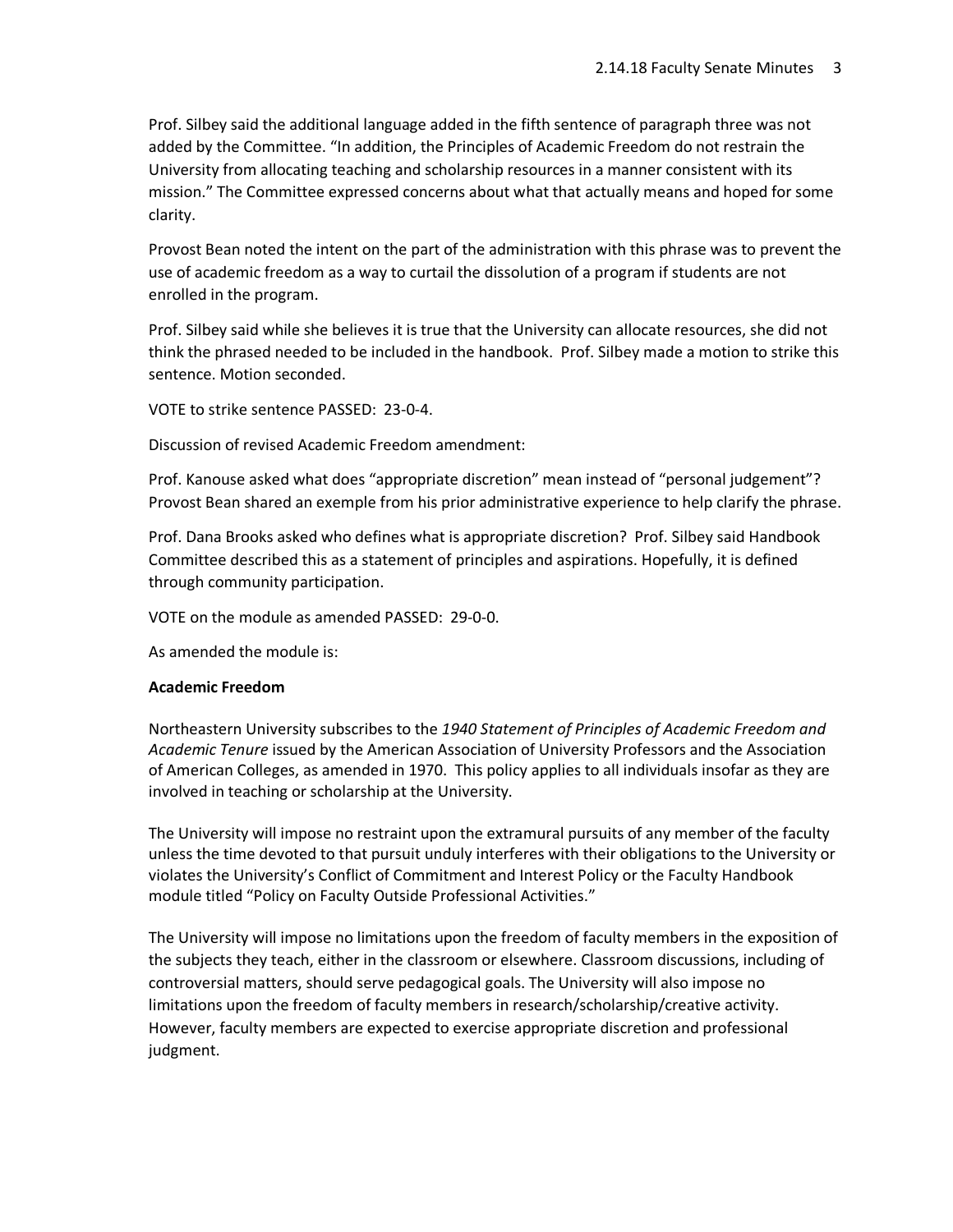The University assumes no responsibility for the extramural statements of faculty members. When appropriate, faculty members will make it clear that their statements are personal and are not sponsored or approved by the faculty or by Northeastern University.

#### **Report of the Senate Enrollment and Admissions Policy Committee**

Professor Howard read the following and it was seconded:

# *BE IT RESOLVED* **That the Senate accept the report of the Enrollment and Admissions Policy Committee**

Unanimous vote to accept the report: 29-0-0. Professor Howard yields floor to Professor Nathan Felde, co-chair of the Committee, to summarize the report.

Prof. Felde said the Committee's draft report is an effort to shed light on admissions and enrollment. The distribution of the draft report was to encourage discussion and possibly move to resolutions that may result.

Questions following presentation of report.

Prof. Silbey asked how costs and benefits of PAN programs would be distributed and noted that appropriate revenue sharing over time would benefit each unit and the university as a whole. Prof. Loeffelholz stated all academic programs are owned by their colleges and all revenue goes to colleges. CPS gets CPS revenue and no other revenue. Prof. Silbey noted she is developing a PAN class and that SOL apparently will not receive a significant portion of the revenue because of the development/implementation costs. Prof Silbey questioned whether SOL should receive increased tuition revenue as the courses continue to be offered over time. Prof. Felde noted that the Committee didn't see themselves charged to look at the financials.

Prof. Sarah Wadia-Fascetti inquired about global students – undergrad versus graduate. Graduate goal setting is much less centralized than undergraduate goal setting. Is there any effort or thought about being more cohesive on that? The Provost responded that Luchen Li, Director of the Office of Global Services should be included in this discussion.

Prof. Kelly asked about combined majors and the fact that students sometimes choose a home college that might not be the best for the student because it may not have the appropriate resources. Prof. Felde said EAPC was looking for parity in how students view one college vs. another. And he added that, in principle, students should know about the resources of both colleges where they are taking their courses in the combined major. The Provost added that the need for a home college is driven by Registrar software.

The Provost noted that one asset of optimized co-op is that students have access to co-ops in all colleges, with the current exception of CCIS. Dean Brodley noted that CCIS devoted a lot of resources to their Introduction of College and Introduction to Co-op classes, where they prepare students for technical interviews.